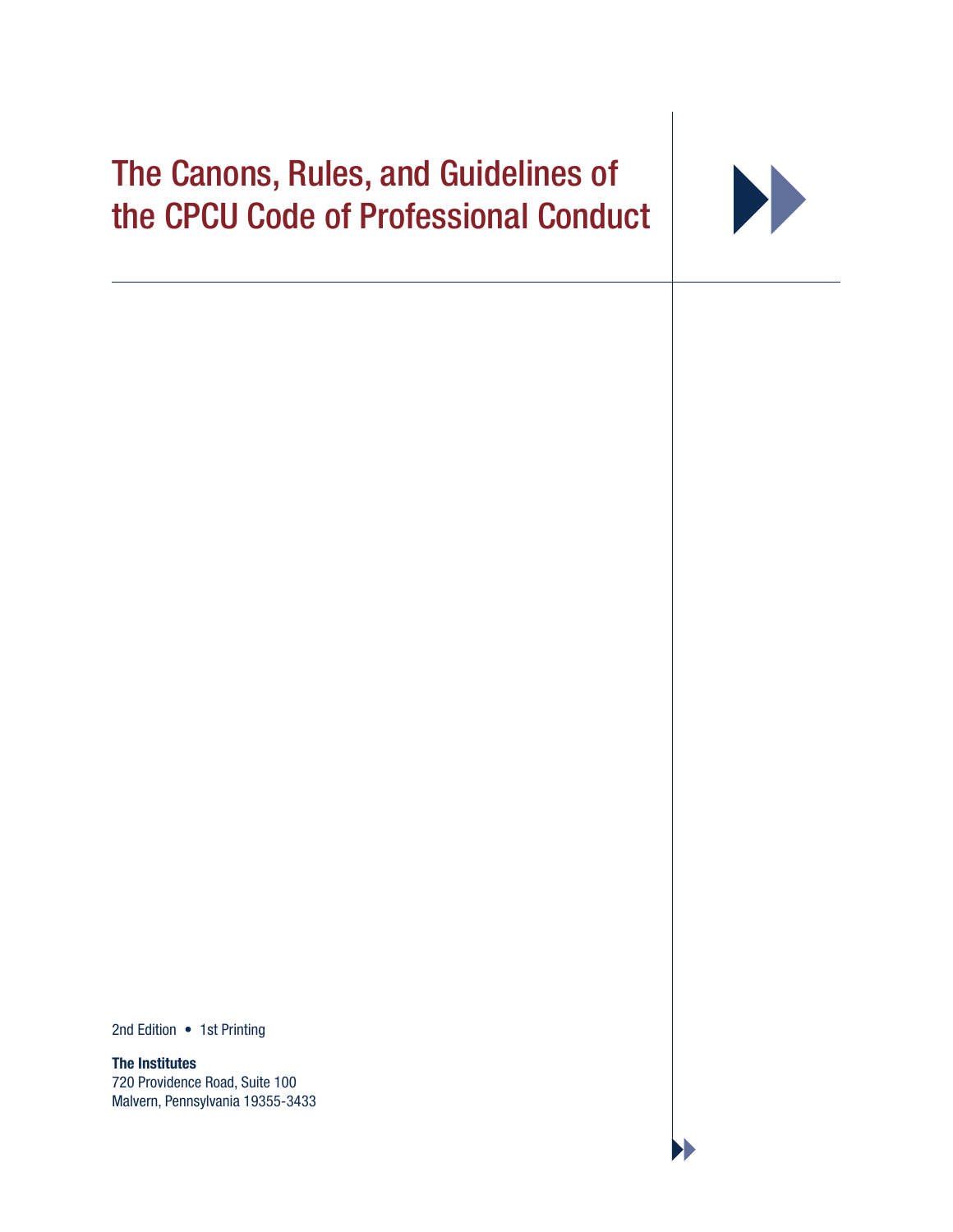#### © 2016 American Institute For Chartered Property Casualty Underwriters

All rights reserved. This book or any part thereof may not be reproduced without the written permission of the copyright holder.

Unless otherwise apparent, examples used in The Institutes materials related to this course are based on hypothetical situations and are for educational purposes only. The characters, persons, products, services, and organizations described in these examples are fictional. Any similarity or resemblance to any other character, person, product, services, or organization is merely coincidental. The Institutes are not responsible for such coincidental or accidental resemblances.

This material may contain Internet website links external to The Institutes. The Institutes neither approve nor endorse any information, products, or services to which any external websites refer. Nor do The Institutes control these websites' content or the procedures for website content development.

The Institutes specifically disclaim any implied warranties of merchantability or fitness for a particular purpose. No warranty may be created or extended by sales representatives or written sales materials.

The Institutes materials related to this course are provided with the understanding that The Institutes are not engaged in rendering legal, accounting, or other professional service. Nor are The Institutes explicitly or implicitly stating that any of the processes, procedures, or policies described in the materials are the only appropriate ones to use. The advice and strategies contained herein may not be suitable for every situation.

CPCU is a registered trademark of The Institutes. All rights reserved.

2nd Edition • 1st Printing • February 2016 ISBN 978-0-89463-872-5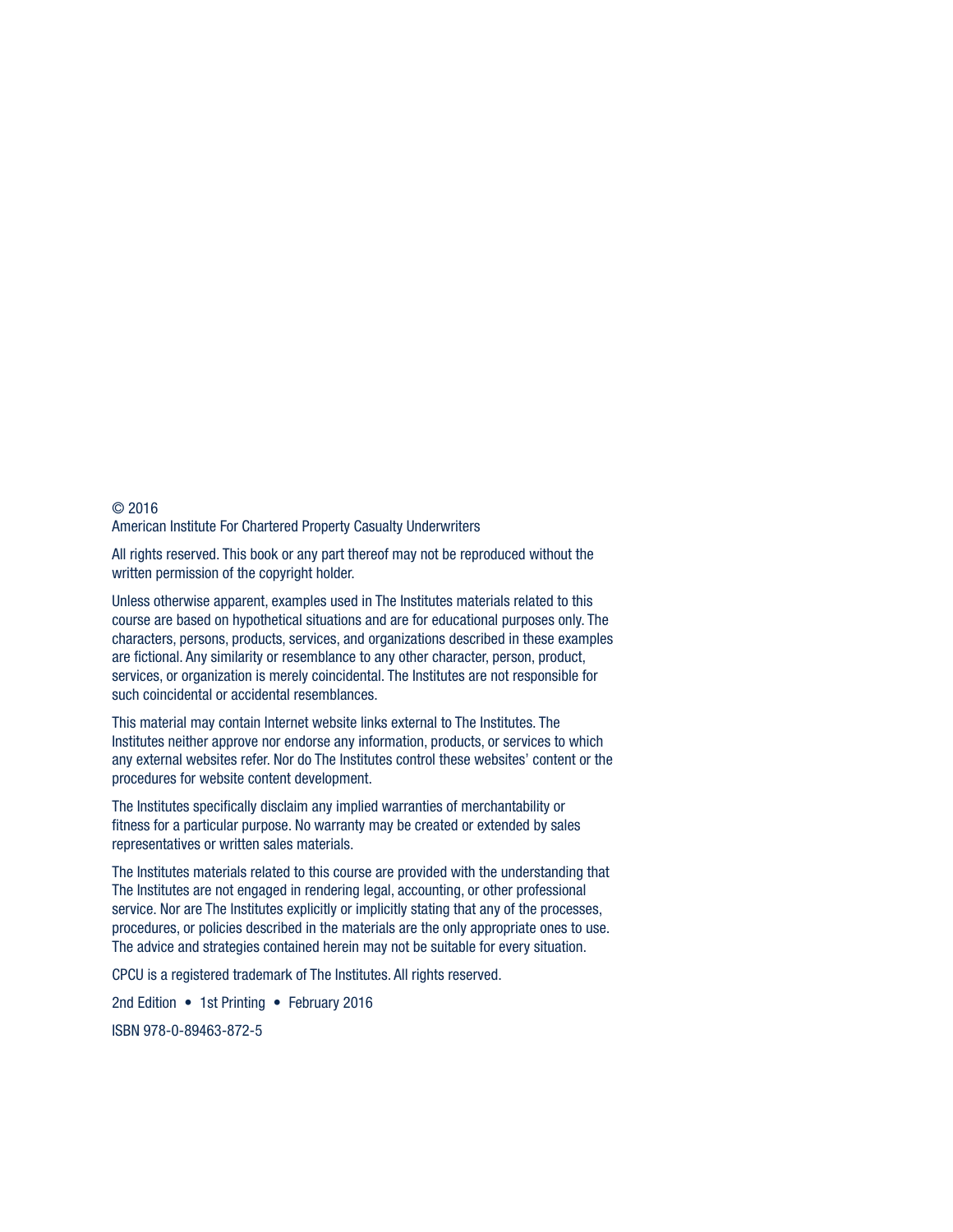## The Canons, Rules, and Guidelines of the CPCU Code of Professional Conduct

This material is published by The Institutes and is excerpted from the following material:

*Ethics and the CPCU Code of Professional Conduct*

The Institutes are leaders in property-casualty insurance education, research, and ethics. For more information on our professional certification programs, please contact our Customer Success Department at (800) 644-2101.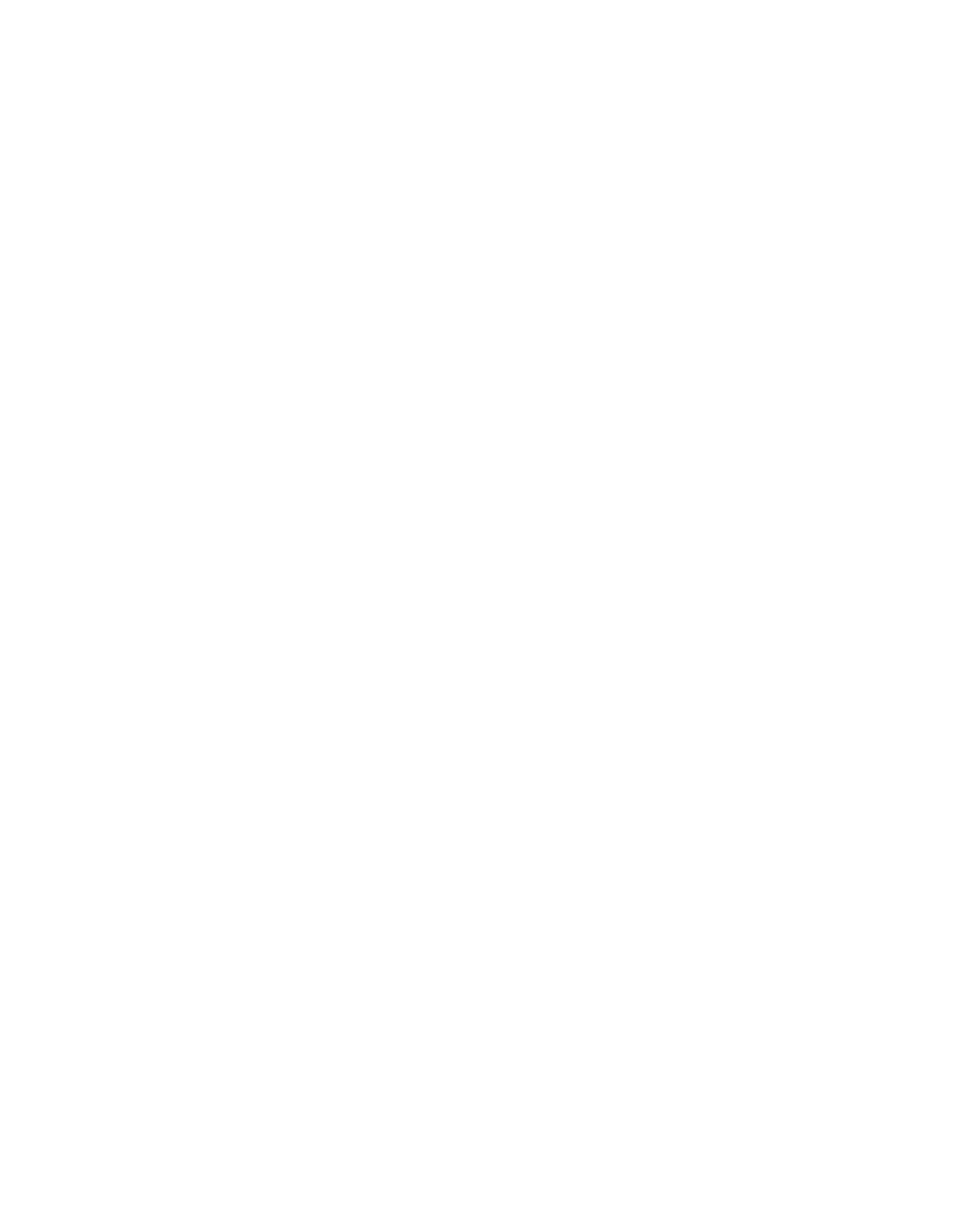# The Canons, Rules, and Guidelines of the CPCU Code of Professional Conduct

## **OVERVIEW OF THE CPCU CODE OF PROFESSIONAL CONDUCT**

The goals described in the Chartered Property Casualty Underwriter (CPCU®) Code of Professional Conduct's (the Code) Canons direct all CPCUs and CPCU candidates to always perform their professional activities ethically. The minimum standards of conduct described in the Code's Rules support the integrity of the CPCU designation.

All CPCUs are obligated to meet the minimum standards outlined in the Code. Failure to do so may subject a CPCU—or a CPCU candidate—to disciplinary measures. The Code consists of Canons and Rules, as well as Disciplinary Rules and Procedures, to be followed when a Rule violation occurs.

## **Purpose of the Code of Professional Conduct**

The purpose of the Code is to clearly communicate the minimum standard of conduct expected for CPCUs and CPCU candidates. The Code also outlines the disciplinary process that will be followed to investigate alleged Rule violations.

The Code was introduced in 1976. Therefore, anyone who received their CPCU designation in 1976 or after is bound by it. Furthermore, most individuals who received the CPCU designation before 1976 signed a statement agreeing to be bound by the Code.

Only the American Institute For CPCU is authorized to confer the CPCU designation. The American Institute For CPCU confers the CPCU designation upon individuals who have met the three requirements—education, experience, and ethics—established by its Board of Trustees.

The Board of Trustees also can revoke the designation or otherwise discipline CPCUs who violate one or more Rules of the Code. Revocation of the CPCU designation is the ultimate disciplinary action under the Code. Lesser sanctions, such as a reprimand, may also be imposed, depending on the severity of the offense.

### **Parties Affected by the Code**

The Code applies to applicants, who are new CPCU students awaiting approval of their matriculation form and to candidates who have completed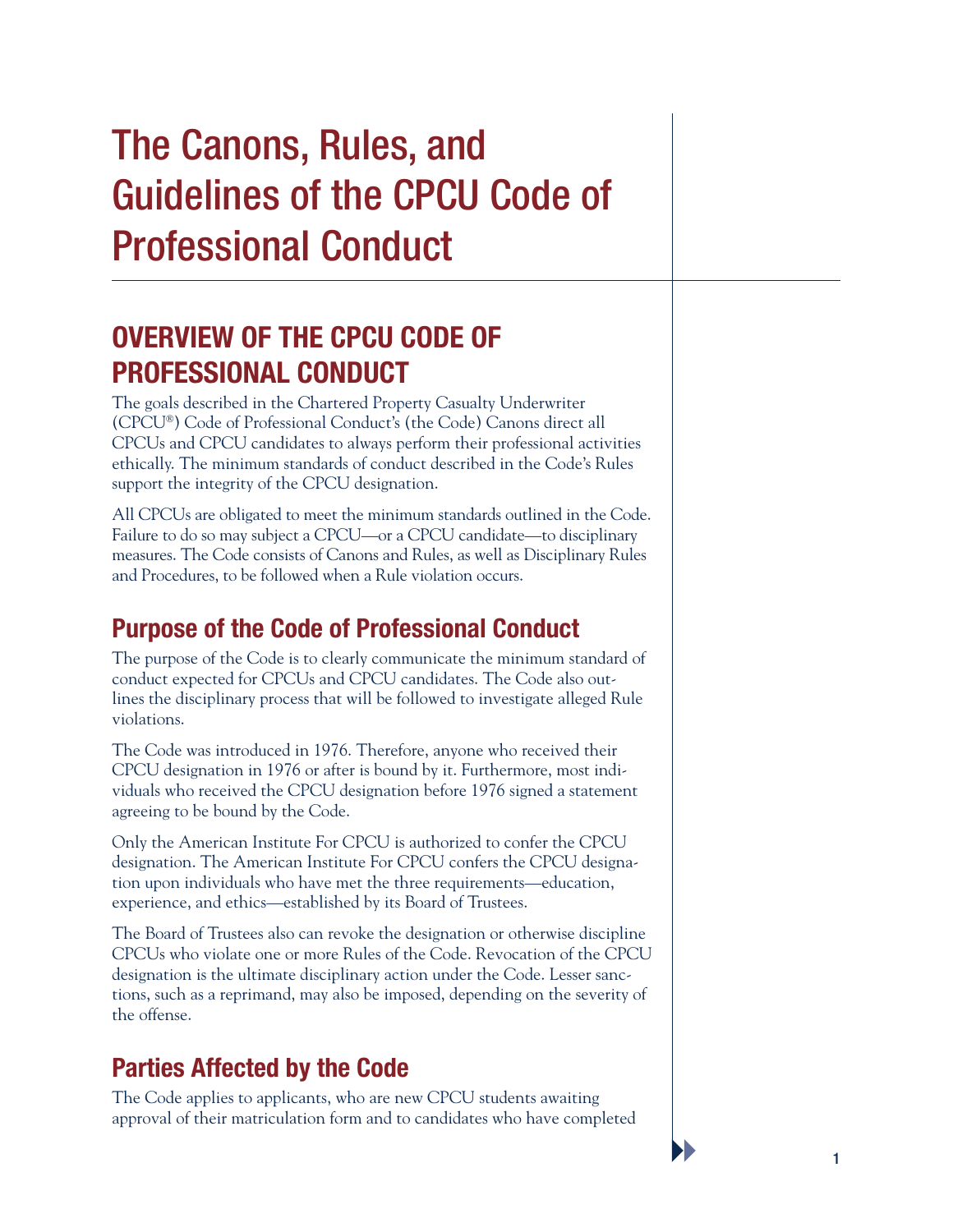the matriculation process. Finally, the Code applies to designees and to CPCUs. If an individual's designation is revoked or suspended, that person is no longer considered a CPCU and is not permitted to use the CPCU designation.

Designees or those waiting for conferment may also be referred to as CPCUs.

#### **Applicants**

A person must complete a matriculation form in order to be considered an applicant. People interested in obtaining the CPCU designation are encouraged to matriculate when they begin the CPCU program, but they are not required to do so until they have satisfied the educational requirements.

The matriculation form can assist in identifying an applicant whose eligibility as a CPCU candidate may raise ethical concerns. Such applicants are urged to matriculate as soon as possible in order to allow any potential issues of concern to be surfaced and resolved.

In cases involving serious ethical issues, a student's matriculation application is reviewed by Ethics Counsel, who may request additional information before accepting or rejecting the application. In some instances, an applicant's eligibility to become a candidate and take further CPCU exams may be suspended temporarily or indefinitely.

#### **CPCU Candidates**

Once the matriculation form has been approved, a CPCU candidate is bound by the Code. Because CPCU candidacy has no term limits, a matriculated CPCU student remains a candidate until conferment of the designation, unless his or her conferment has been deferred or candidacy has been suspended or revoked.

#### **CPCUs**

All CPCUs are bound by the Code. The small number of CPCUs who received their designations before 1976 and chose not to be bound by the Code are not subject to discipline or penalties under the Code.

#### **Components of the Code**

The Code includes Canons and Rules regarding ethical standards of conduct. Advisory Opinions can be requested to assist in interpreting the various Code provisions when a question arises. The Code also includes Disciplinary Rules, Procedures, and Penalties that explain the process by which it is administered and enforced.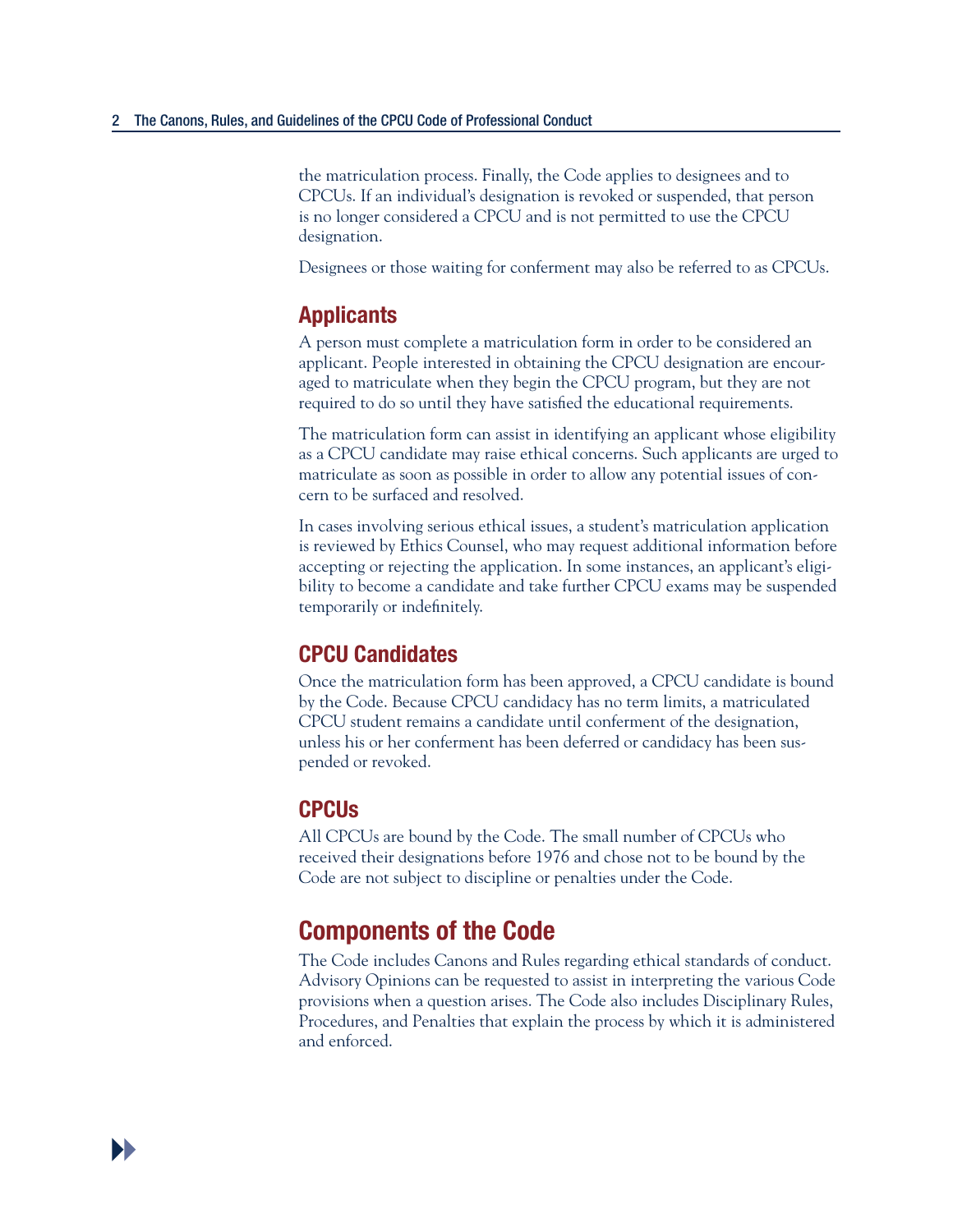**D** 

#### **Canons and Rules**

The Canons in the Code establish standards of professional conduct. They also express the general concepts and principles from which the more specific Rules are derived.

Each of the Canons is followed by one or more related Rules. Unlike the Canons, the Rules are mandatory and enforceable because sanctions may be imposed on any CPCU or candidate found guilty of a Rule violation. The Rules prescribe the absolute minimum level of ethical conduct required of every CPCU, regardless of their occupation or position. Any individual subject to the Code who violates a Rule faces the possibility of disciplinary action. In the absence of a Rule violation, violations of Canons do not constitute sufficient grounds for disciplinary action.

The Rules attendant to Canon 8 incorporate by reference a set of Guidelines to assist CPCUs and candidates in interpreting Canon 8's Rules regarding the use of the CPCU designation and the CPCU key logo. Individuals subject to the Code are exposed to the possibility of disciplinary action for violations of these Guidelines that have been incorporated by reference into the Rules. For example, the Guidelines explain when it is appropriate to use the letters "CPCU" and where it is appropriate to display the CPCU key logo.

#### **Advisory Opinions**

CPCUs and candidates are strongly encouraged to request Advisory Opinions from the American Institute For CPCU whenever substantial questions of interpretation arise. The Board of Ethical Inquiry (BEI) is an eight-member board, chaired by the Ethics Counsel, responsible for providing advisory opinions and for implementing, establishing, and approving CPCU ethics policy.

Advisory Opinions may be either unpublished or published. Unpublished Advisory Opinions are informal and are issued by the BEI for the sole use of individuals to whom they are issued. Formal published Advisory Opinions are intended to be used by all persons subject to the Code.

Unpublished Advisory Opinions may eventually be published. For example, several unpublished Advisory Opinions were initially issued in response to individual questions regarding the appropriate use of the CPCU key logo and designation on web pages. After discussion, the BEI unanimously approved an Advisory Opinion published in the *CPCU Journal* that was then incorporated into Canon 8.

#### **Disciplinary Rules, Procedures, and Penalties**

The right to use the CPCU designation is a privilege granted by the American Institute For CPCU's Board of Trustees and conditioned on full compliance with the Rules of Professional Conduct. The Board of Trustees reserves the power to suspend or revoke the privilege or approve other penalties recommended by the BEI. Disciplinary penalties are imposed as warranted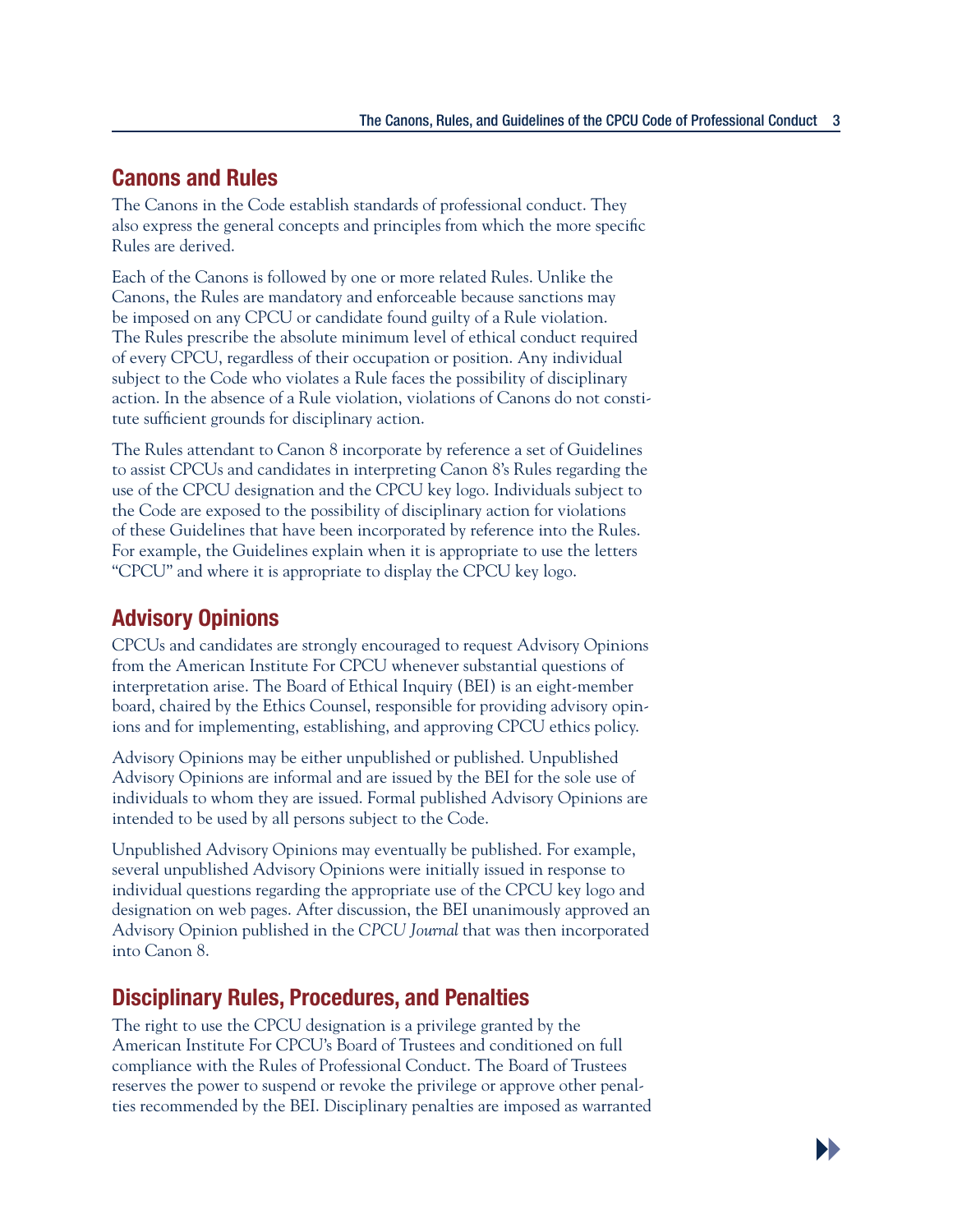based on the severity of the offense. All disciplinary actions are undertaken in accordance with published procedures and penalties designed to ensure the proper enforcement of the Rules within the framework of due process and equal protection of the laws.

The Disciplinary Rules, Procedures, and Penalties describe the procedures that are followed in response to possible Rule violations and also describe possible sanctions. If it is determined that the American Institute For CPCU has jurisdiction and the claim has sufficient merit, a formal investigation is initiated. At that point, a copy of the complaint is provided to the person or persons against whom the complaint is lodged, who may then respond.

The specific nature of any investigation depends on the circumstances of the complaint. Ultimately, a three-member hearing panel of the BEI reviews the matter and makes a recommendation to the entire BEI. The BEI recommendation, in turn, is considered by the Ethics Policy Committee. All revocations and suspensions of the privilege to use the CPCU designation are reported in writing to the American Institute For CPCU's Board of Trustees.

Some Rules violations involving criminal conviction may subject a CPCU or candidate to automatic suspension without the procedural steps that may otherwise be involved, because the conviction itself is objective evidence of a Rule violation.

The sanctions that may be applied to CPCU applicants and candidates differ from those applicable to CPCUs. Both applicants and candidates may be penalized by being denied admission to further CPCU exams, either indefinitely or for a specified time period. The BEI may also withhold awarding the CPCU designation, pending receipt of convincing proof of a candidate's complete rehabilitation. Candidates may also be subject to admonition, reprimand, or censure, depending on the nature and severity of the offense.

A CPCU candidate is immediately suspended from further participation in the CPCU program if convicted—by verdict, guilty plea, or plea of *nolo contendere*—of any crime that violates the Rules of Professional Conduct. This suspension lasts indefinitely, or until the BEI has been convinced that the person is again fit to use the designation.

For CPCUs, the BEI may impose one of five sanctions on a CPCU who is subject to the Code and found guilty of a Rules violation:

- Private admonition, including a request to cease and desist
- Reprimand (informal rebuke given limited publication)
- Censure (formal rebuke given wide publication)
- Suspension of the privilege to use the designation, indefinitely or for a specific time period
- Revocation of the designation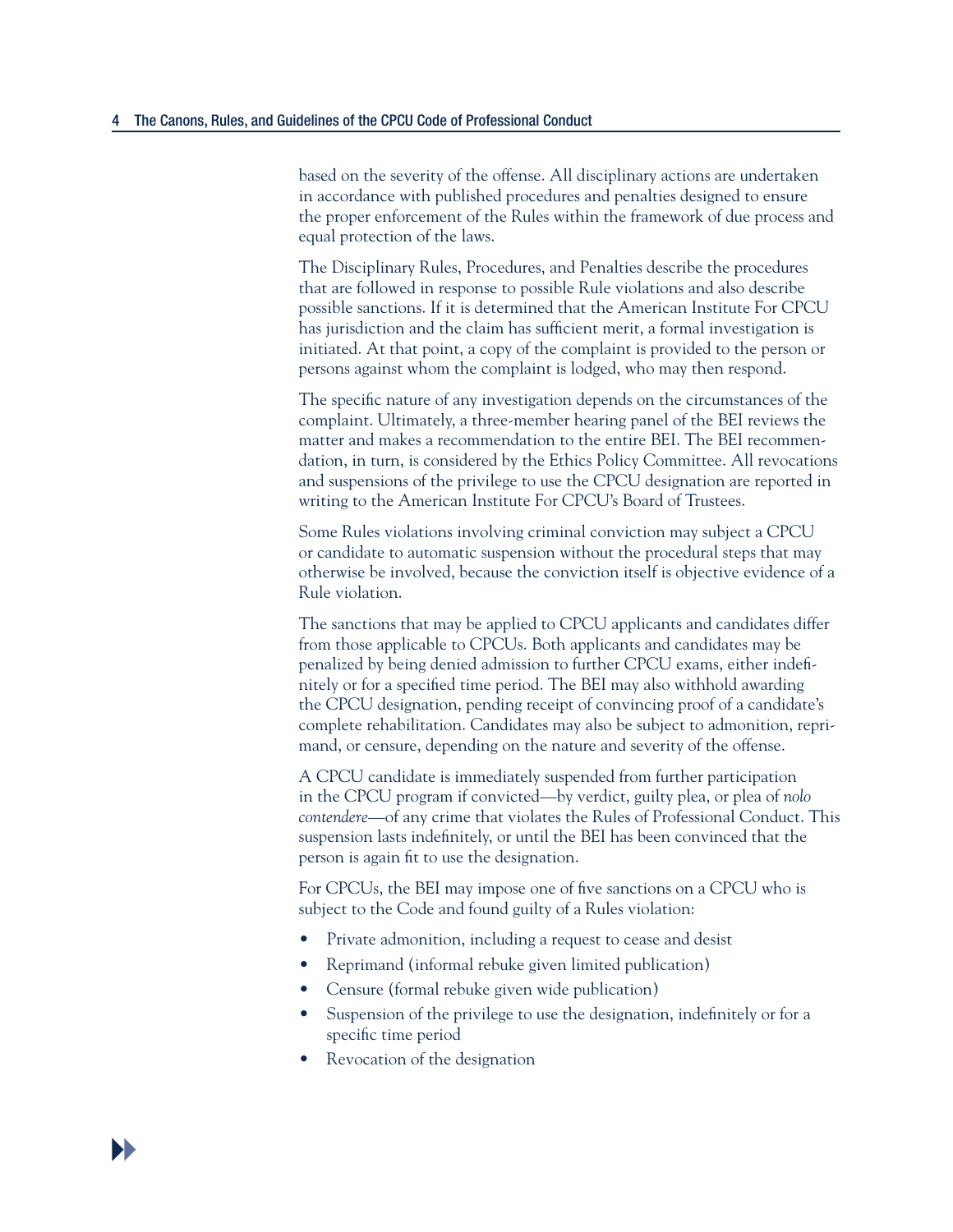**D** 

### **CANON 1**

**Insurance professionals should endeavor to place the public interest above their own.** 

### **Rules of Professional Conduct**

**R1.1:** A CPCU should avoid even the appearance of impropriety when performing his or her professional duties and should act in a manner that ultimately will best serve his or her own professional interests. However, potential conflicts of interest may arise, or may appear to arise, because many CPCUs simultaneously must balance multiple professional interests with their personal interests and the best interests of the general public. The ethical obligation to place the public interest above personal interests or financial gain extends to every CPCU, regardless of whether the CPCU's occupational position requires direct contact with actual or prospective insurance consumers. This does not imply that insurance purchasers should be given preferential treatment over insurance claimants because the needs and best interests of insurance purchasers are in fact served only when all insurance claimants, including third-party liability claimants, are accorded prompt, equitable, and otherwise fair treatment.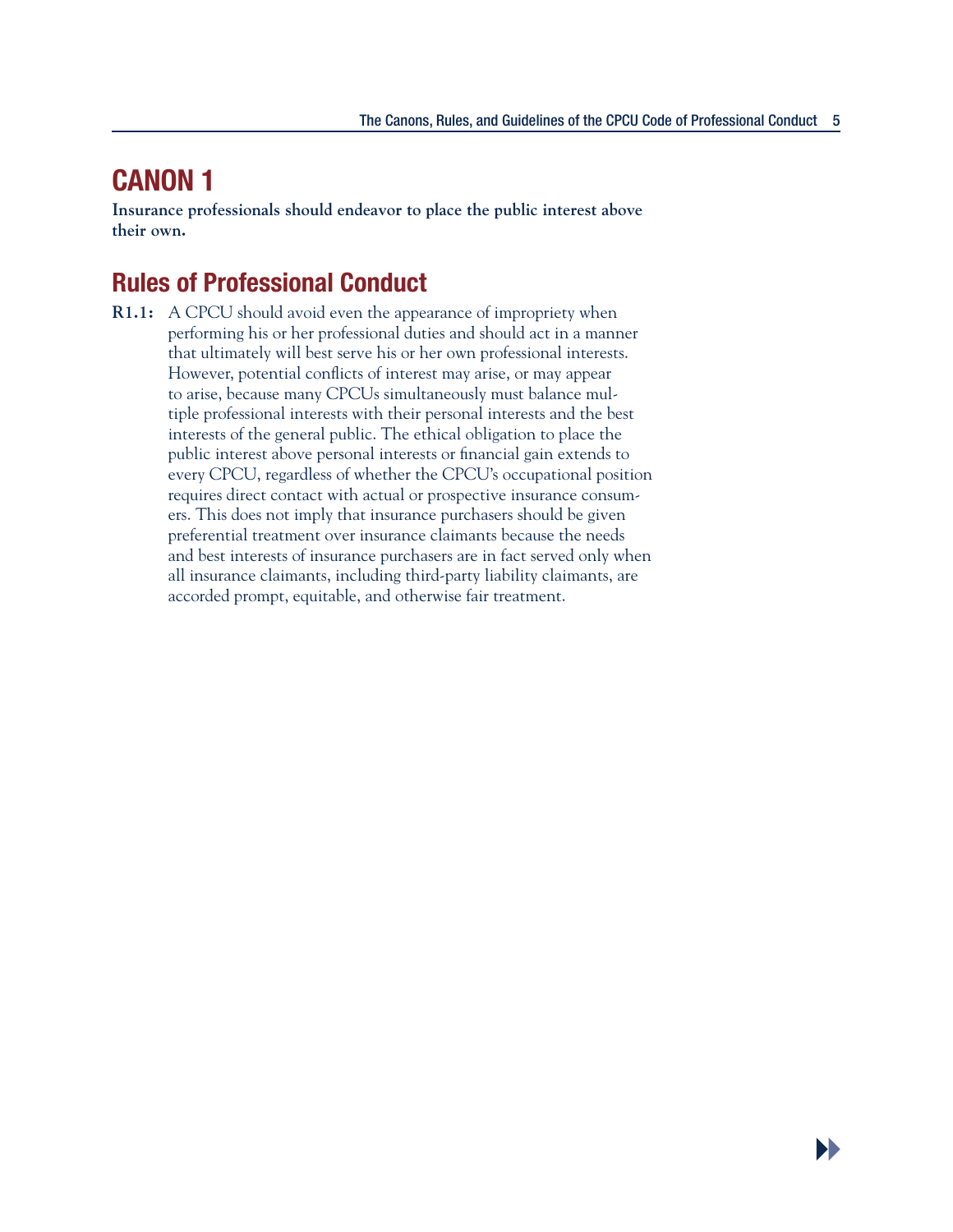**Insurance professionals should seek continually to maintain and improve their professional knowledge, skills, and competence.** 

#### **Rules of Professional Conduct**

**R2.1:** Ongoing professional education is a minimum obligation for every CPCU. A CPCU must maintain a high level of expertise in the insurance and risk management fields they serve.

> Toward fulfillment of this Rule, the Board authorizes the American Institute For CPCU to establish and administer a program and formal reporting of continuing education for those who have earned the CPCU designation.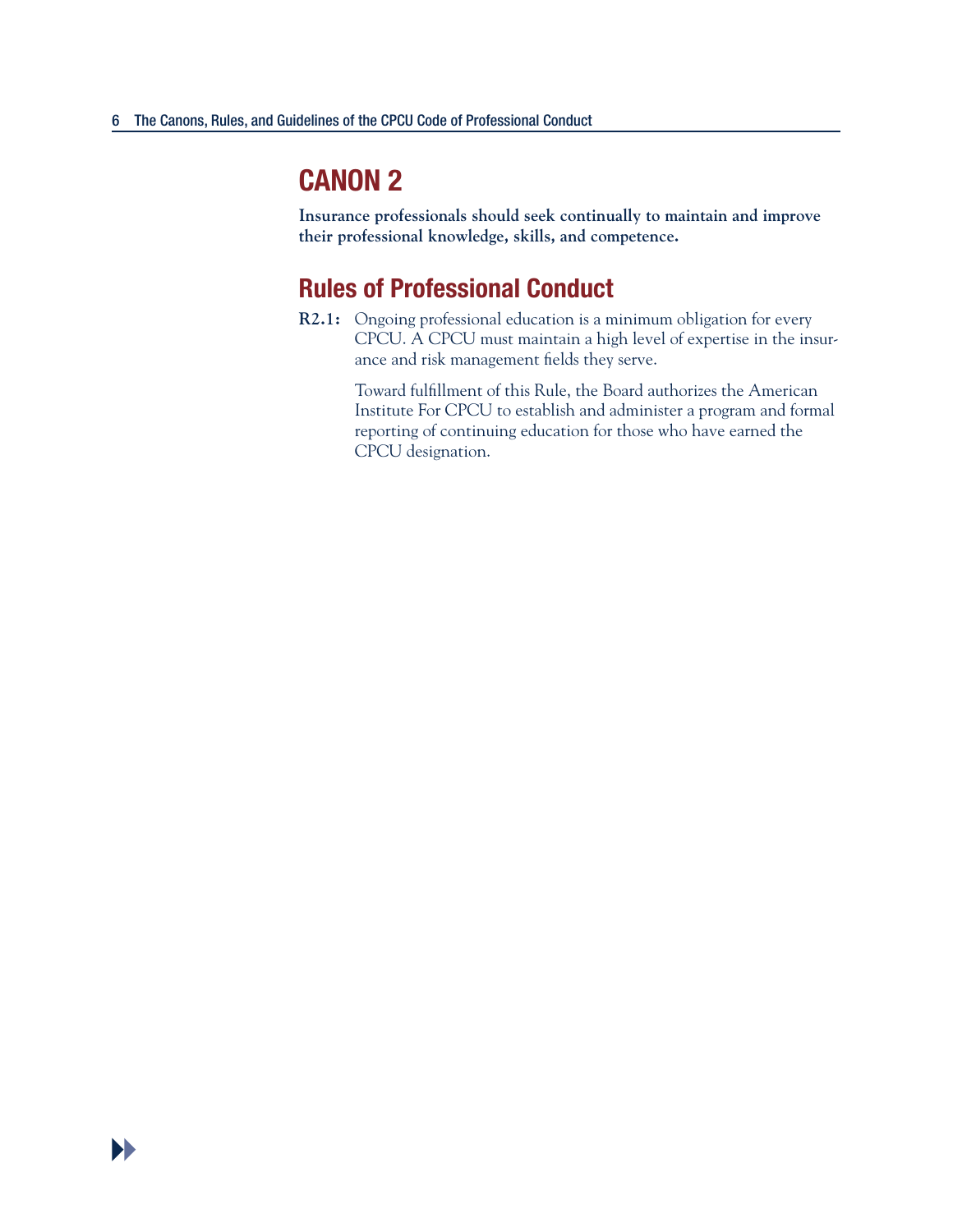**DD** 

## **CANON 3**

**Insurance professionals should obey all laws and regulations, and should avoid any conduct or activity that would cause unjust harm to others.** 

- **R3.1:** A CPCU shall exercise the utmost good faith in the conduct of business or professional activities. A CPCU shall not engage in any business practice or activity designed to restrict fair competition with the exception of a CPCU's participation in a legally enforceable covenant not to compete or similar activity allowed by law. A CPCU shall not willfully misrepresent or conceal any fact or information, or fail to furnish any fact or information that is material to the business or professional activity.
- **R3.2:** A CPCU shall not allow the pursuit of financial gain or other personal benefit to interfere with the exercise of sound professional judgment and skills.
- **R3.3:** A CPCU shall remain informed of, uphold and not violate any policy, rule, law, or regulation relating to professional activities within the country in which business is being conducted, nor commit any felony, as defined by the country in which committed.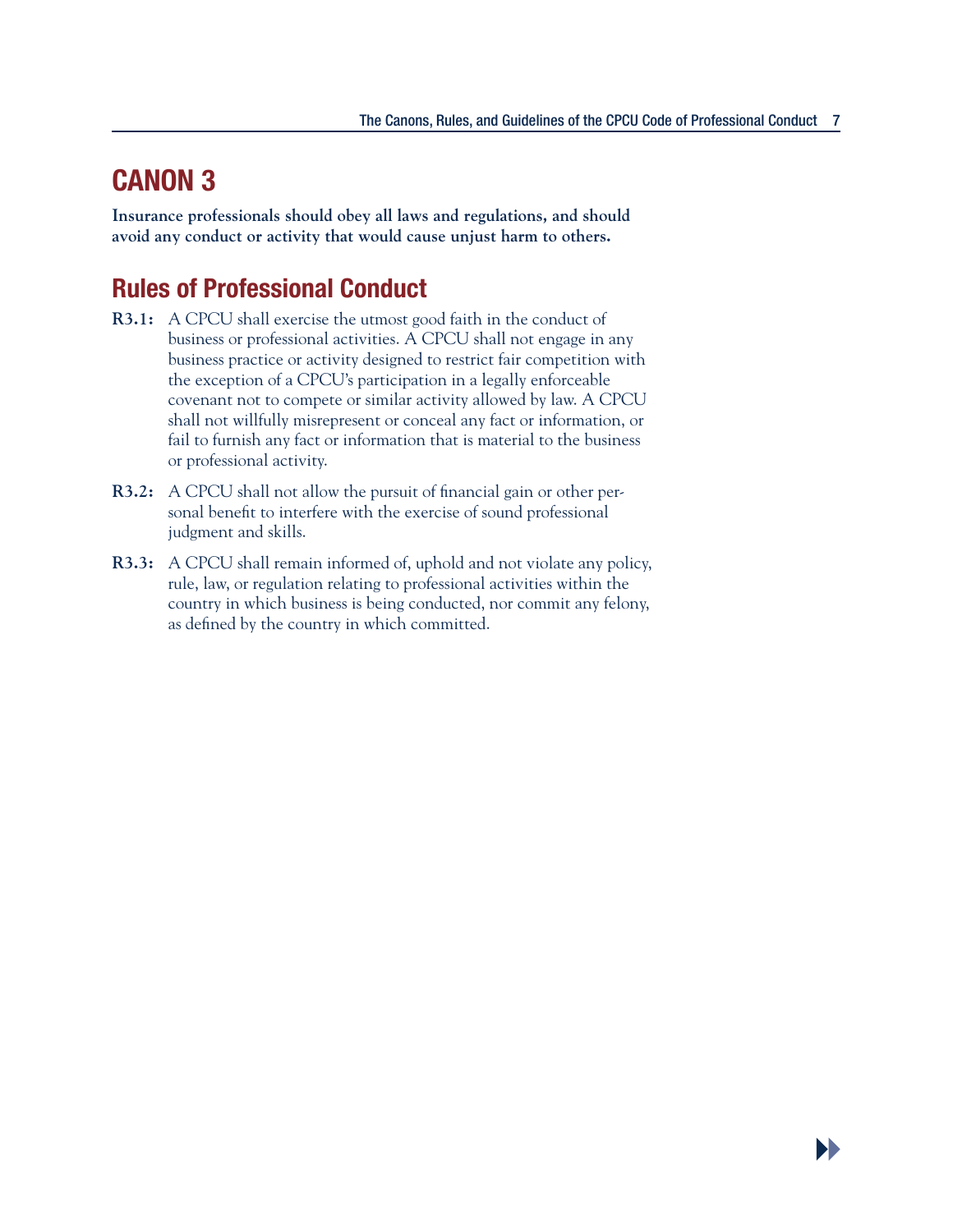**Insurance professionals should be diligent in the performance of their occupational duties and should continually strive to improve the functioning of the insurance mechanism.** 

- **R4.1:** A CPCU shall competently and consistently discharge his or her occupational duties.
- **R4.2:** A CPCU shall support efforts to effect improvements in all aspects of insurance operations that will both benefit the public and improve the overall efficiency with which the insurance mechanism functions.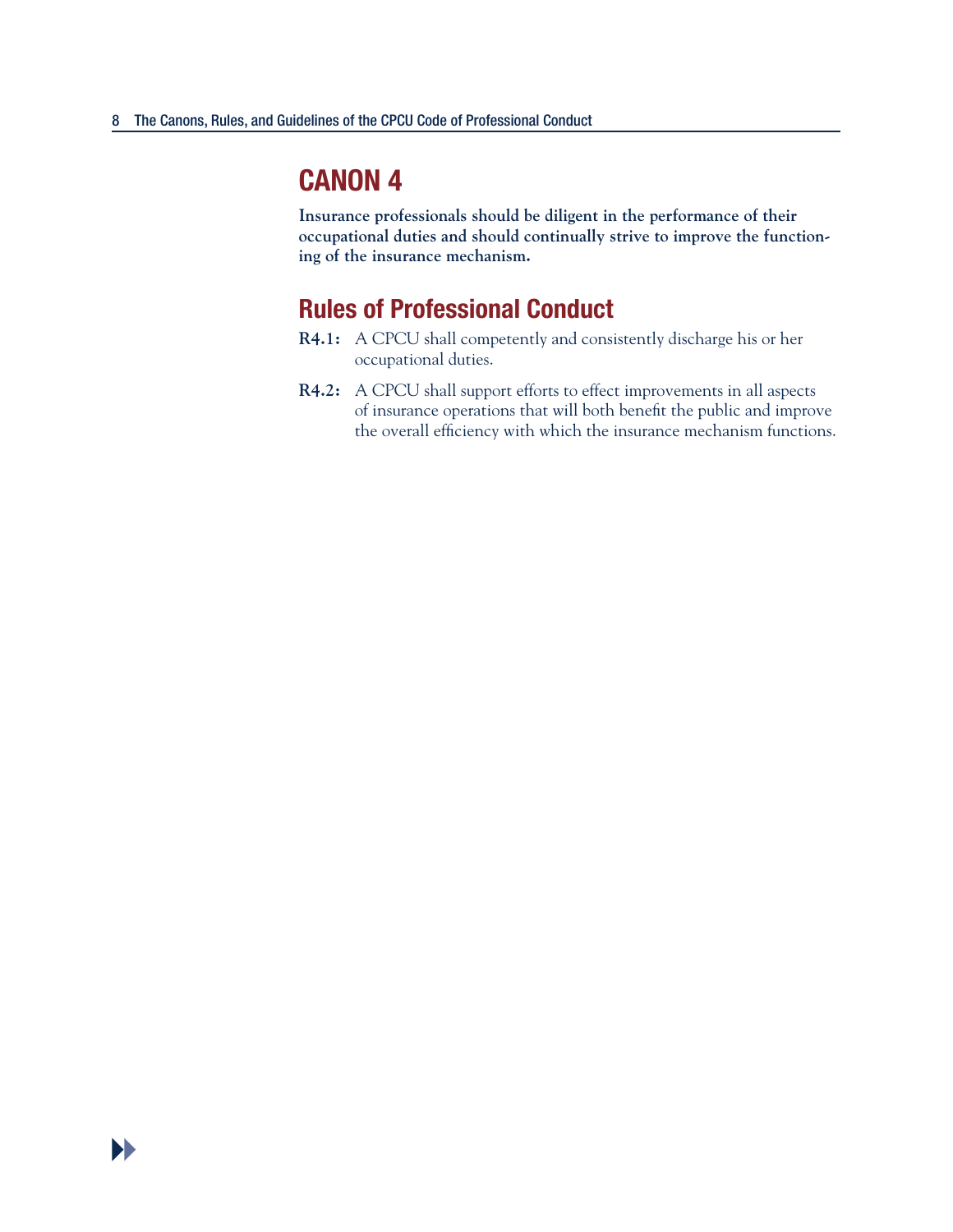**Insurance professionals should aspire to raise the professional and ethical standards of the insurance and risk management profession.** 

- **R5.1:** A CPCU shall encourage and assist others to enhance their professional competence.
- **R5.2:** A CPCU shall support the development, improvement, and enforcement of laws, regulations, and codes that will foster competence and ethical conduct on the part of all insurance practitioners and benefit the public.
- **R5.3:** A CPCU shall not withhold information or assistance officially requested by appropriate regulatory authorities who are investigating or prosecuting any alleged violation of laws or regulations.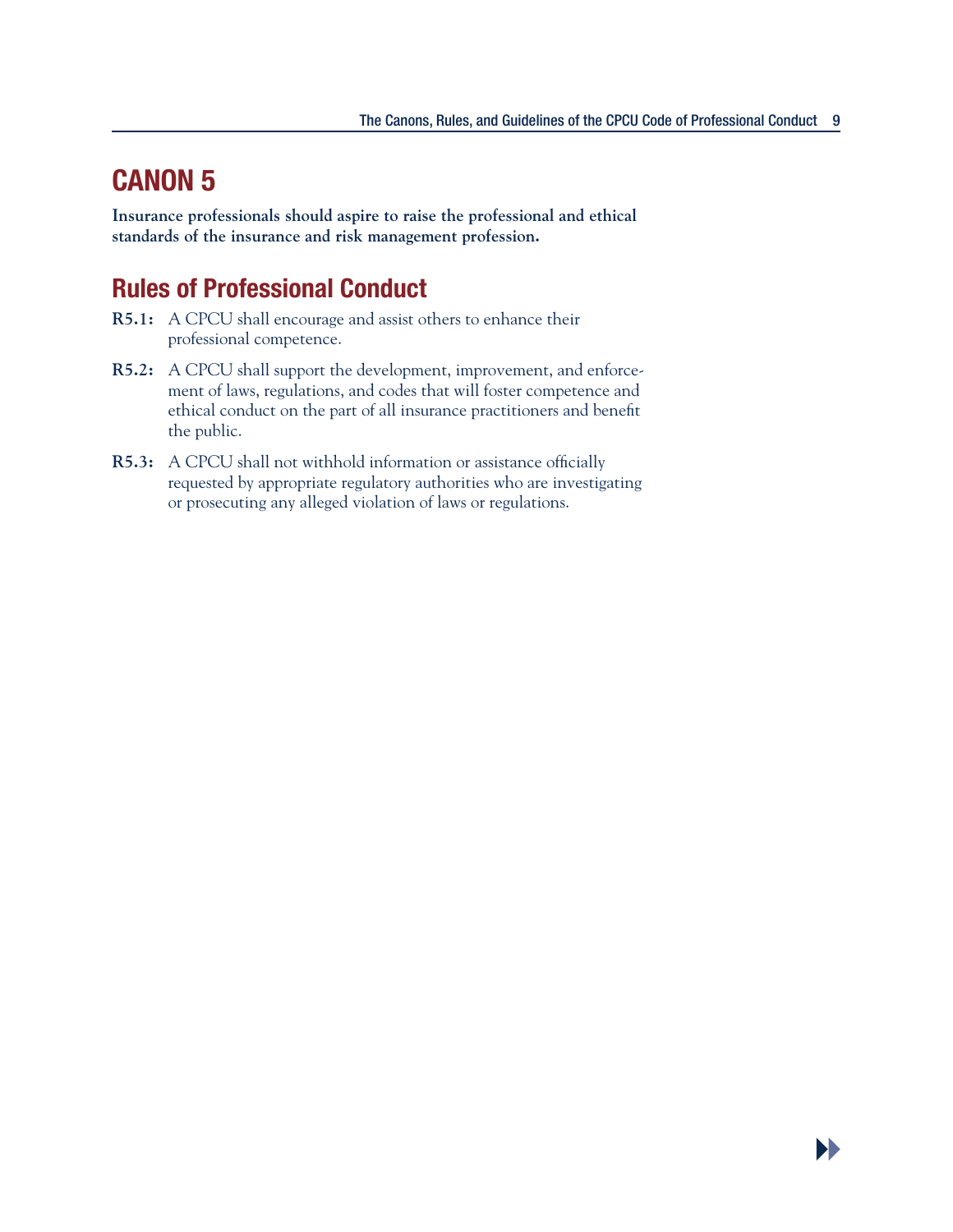**Insurance professionals should strive to establish and maintain dignified and honorable relationships with those whom they serve, with fellow insurance professionals, and with members of other professions.** 

- **R6.1:** CPCUs must treat as confidential all information obtained by or entrusted to them in the course of their professional duties, unless otherwise required by law or as necessary to complete their professional work.
- **R6.2:** A CPCU must know the legal limitations of their profession and act within them. Unless admitted to the bar or otherwise legally qualified, CPCUs must not engage or give the appearance of engaging in the unauthorized practice of law.
- **R6.3:** In any given circumstance, a CPCU must accurately represent his or her ability to provide the amount or quality of professional services required. When a client requests or when issues lie outside the expertise of a CPCU, he or she must seek counsel of other professionals to ensure the necessary quality of professional service.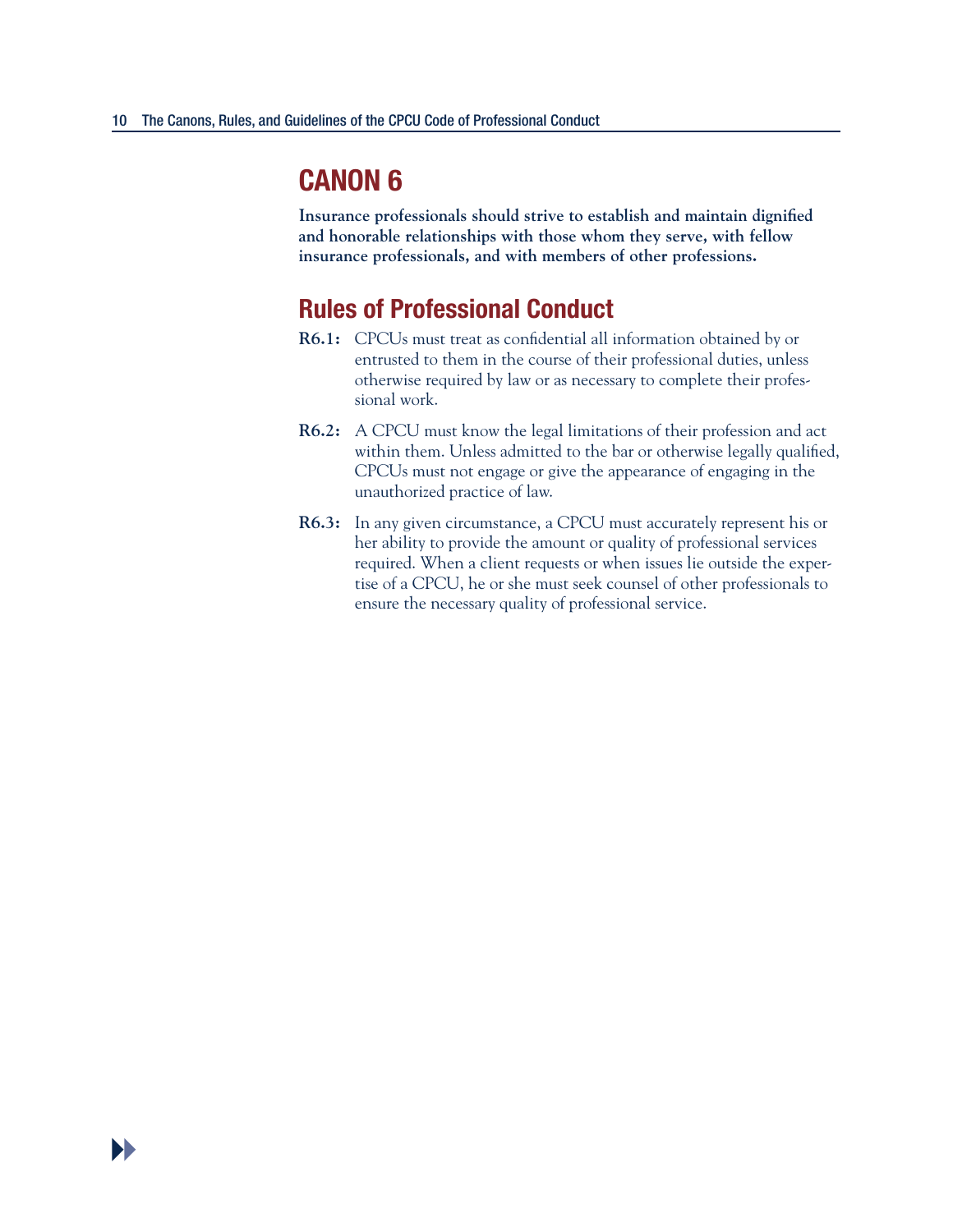$\blacktriangleright$ 

### **CANON 7**

**Insurance professionals should assist in improving the public understanding of insurance and risk management.** 

### **Rules of Professional Conduct**

**R7.1:** A CPCU shall support efforts to provide members of the public with objective information concerning their risk management and insurance needs and the products, services, and techniques which are available to meet their needs. A CPCU should also keep abreast of legislation, changing conditions, and/or other developments that may affect the insuring public.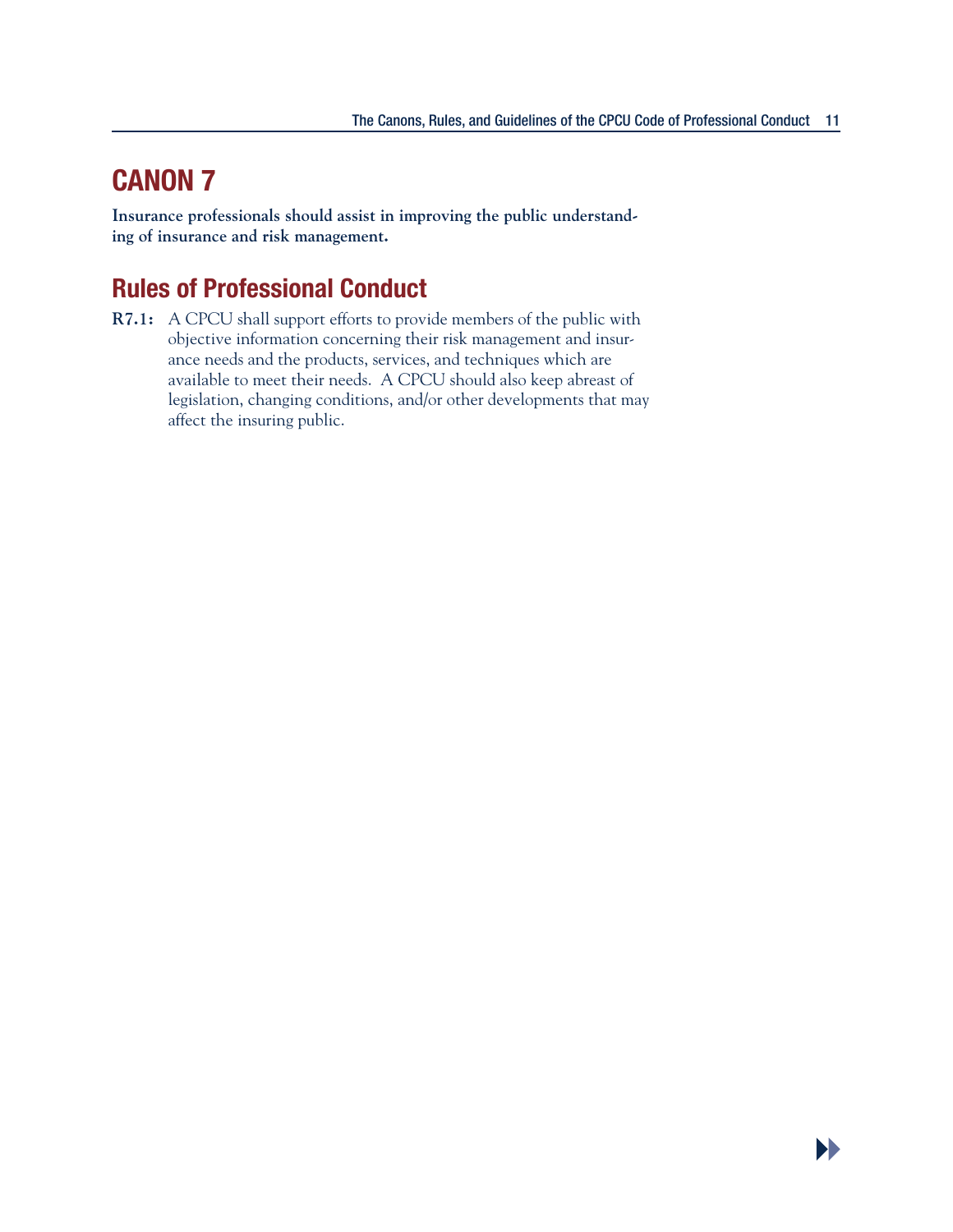**CPCUs should honor the integrity of the CPCU designation and respect the limitations placed on its use.** 

#### **Rules of Professional Conduct**

- **R8.1:** A CPCU shall use the CPCU designation and the CPCU key only in accordance with the relevant Guidelines promulgated by the American Institute For CPCU.
- **R8.2:** A CPCU shall not attribute to the mere possession of the designation a depth or scope of knowledge, skills, and professional capabilities greater than that demonstrated by successful completion of the CPCU program.
- **R8.3:** A CPCU shall not make unfair comparisons between a person who holds the CPCU designation and one who does not.
- **R8.4:** A CPCU shall not write, speak, or act in a way that leads another to reasonably believe the CPCU is officially representing the American Institute For CPCU, unless the CPCU has been authorized to do so by the American Institute For CPCU.

#### **Guidelines for Professional Conduct**

The following are guidelines that derive verbatim from an Advisory Opinion of the BEI that was issued under the Code's previous name. Any such references to the Code of Professional Ethics are assumed to refer also to the Code under its new name, the CPCU Code of Professional Conduct.

- **G8.1** Rule R8.1 of the Code of Professional Ethics stipulates that "A CPCU shall use the CPCU designation and the CPCU key only in accordance with the relevant Guidelines promulgated by the American Institute For CPCU." These Guidelines, which define and impose restrictions upon the privilege to use the CPCU designation and key, are set forth subsequently. They are designed to prevent undignified commercialization of the designation, unfair comparison with able and well-established insurance practitioners who do not hold the designation, and other unethical practices inconsistent with the professional concepts that the CPCU designation represents. Specifically, every CPCU has an ethical obligation to comply with the following minimum standards:
	- a. The designation "Chartered Property Casualty Underwriter," the initials "CPCU," and the CPCU key may be used only in a dignified and professional manner, according to the following provisions: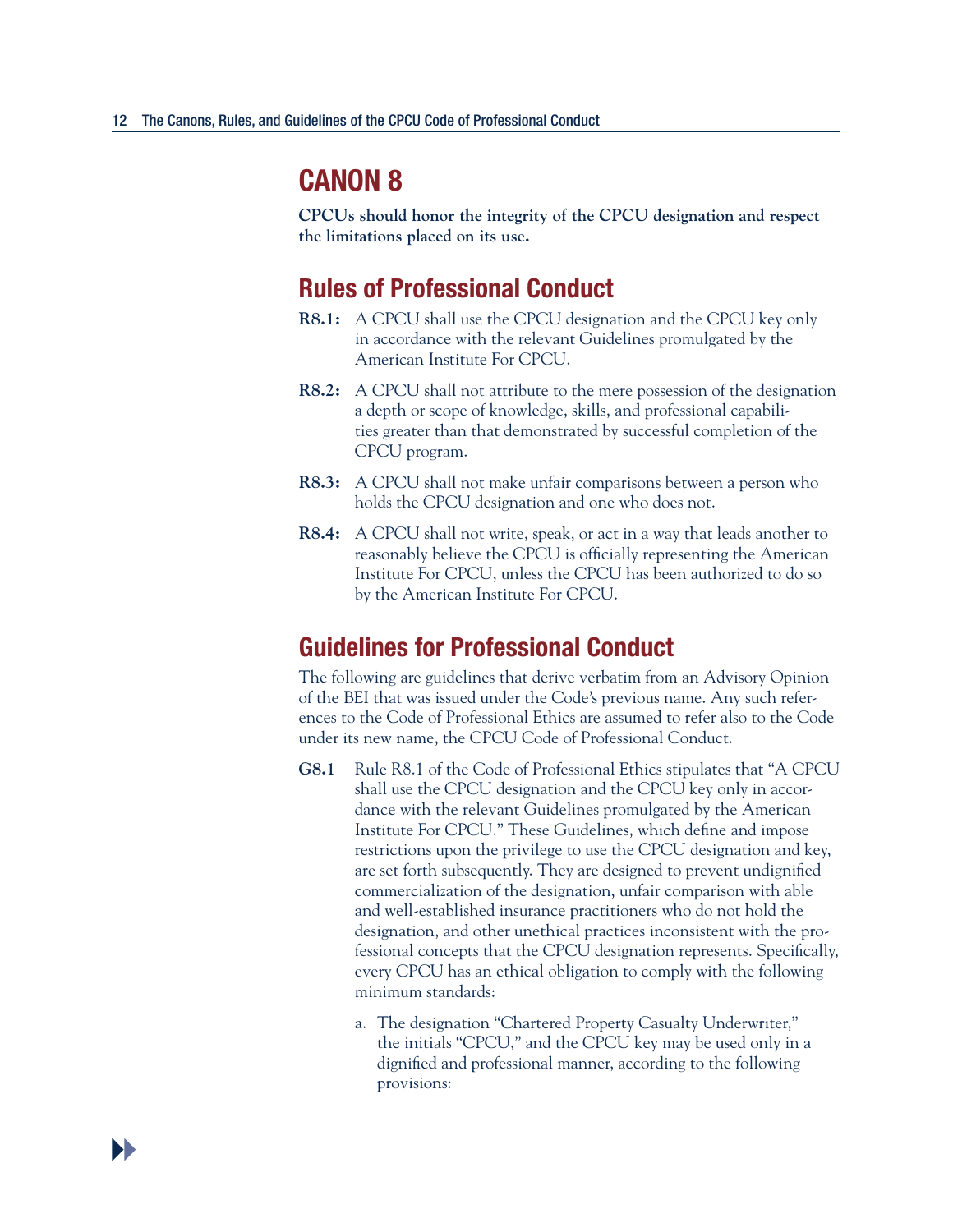- 1. The designation or initials may be used after the holder's name on business cards, stationery, office advertising, signed articles, business and professional listings, and telephone listings, except where such use would conflict with the provisions of subparagraph a.3.
- 2. The CPCU key (actual size or reduced, but not enlarged) may be imprinted only on business cards and stationery used exclusively by CPCUs. Copies of the CPCU key suitable for reproduction are available from the American Institute For CPCU.
- 3. The designation itself, the initials "CPCU," and the CPCU key are not to be used as part of a firm, partnership, or corporate name, trademark, or logo, or affixed to any object, product, or property, for any purpose whatsoever, except by the American Institute For CPCU.

 Different opinions may exist about what constitutes "dignified and professional." The American Institute For CPCU generally applies a fairly conservative standard. Any use besides those specifically authorized must first be approved by the American Institute For CPCU. When in doubt, CPCUs are urged to request appropriate permission.

 Camera-ready copies of the key are available to designees and CPCUs. The key's actual height is one and one-quarter of an inch. Larger reproductions are not permitted on business cards and stationery.

 Because the CPCU designation is rightfully associated only with the person who has earned it, it may not appropriately be used as part of a business name or logo.

 Except as specifically authorized in provisions 1 and 2, the initials "CPCU" (whether uppercase or lowercase) and the CPCU key are not to be affixed to any object except by the American Institute For CPCU or with the explicit permission of the American Institute For CPCU.

- b. The designation "Chartered Property Casualty Underwriter," the initials "CPCU," and the CPCU key may be used to announce the conferment of the designation.
	- 1. News releases prepared by the American Institute For CPCU are made available to all new CPCU designees. Only these approved releases, with the addition of personal biographical information, may be used by individual CPCU designees in preparing material for the business and community press. Approved news releases are worded to give due visibility to the accomplishment of the designee, while preserving the dignity of the CPCU designation, and to avoid any wording that might violate R8.2 or R8.3.

**DD**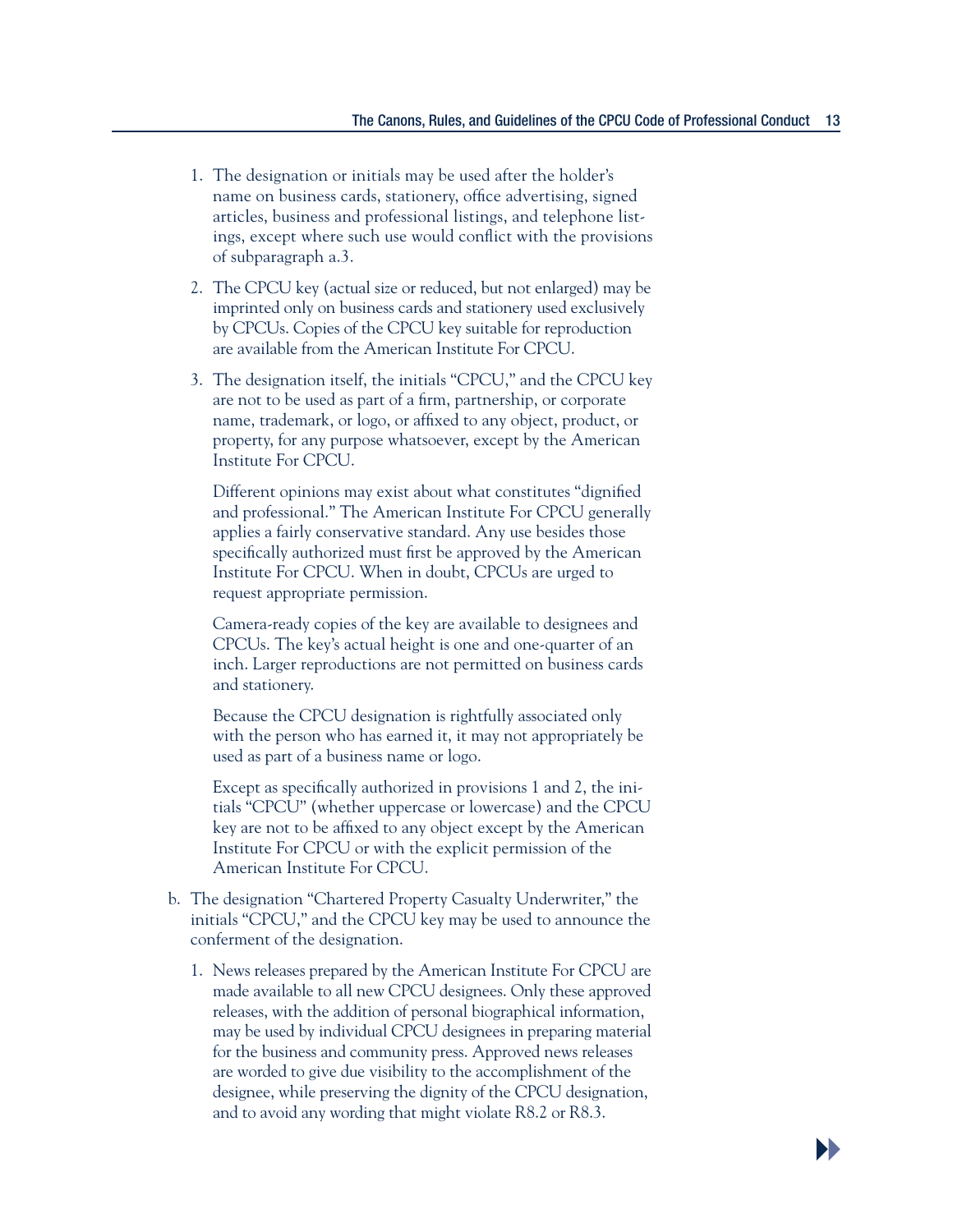- 2. The American Institute For CPCU encourages employers of new designees to publish in company publications articles congratulating the new designees. The American Institute For CPCU's official listing of new designees, published at the time of the conferment ceremony, should be used to verify the names of new designees. Copies of the CPCU key are available from the American Institute For CPCU for reproduction in such articles.
- 3. The American Institute For CPCU encourages the use of dignified advertisements congratulating new designees on earning the CPCU designation. Copies of the CPCU key are available from the American Institute For CPCU for reproduction in such advertisements. These advertisements must be strictly congratulatory in nature, however, and should not include the business conducted by the firm, the lines of insurance carried by the firm, the firm's telephone number, or any copy soliciting business.
- c. The designation "Chartered Property Casualty Underwriter," the initials "CPCU," and the CPCU key may be used by the CPCU Society in a manner that complies with the Rules and Guidelines of the American Institute For CPCU's Code of Professional Ethics and that has first been authorized in writing by the Ethics Counsel of the American Institute For CPCU. The CPCU Society sells CPCU jewelry and other items bearing the CPCU designation and/or key. Items sold by the Society have been approved by the American Institute For CPCU, unless they reflect the CPCU Society logo rather than the CPCU letters or key.
- d. The designation "Chartered Property Casualty Underwriter," the initials "CPCU," and the CPCU key may not be used in any manner that violates a Rule of the Code of Professional Ethics. Rules R8.2, R8.3, and R8.4 deserve special mention in this context since they relate directly to, and impose restrictions upon, the privilege to use the CPCU designation.
- e. The designation "Chartered Property Casualty Underwriter," the initials "CPCU," and the CPCU key may be used in any other manner that has received prior approval in writing from the Ethics Counsel of the American Institute For CPCU. Use of the CPCU designation on custom-made items of jewelry or other objects is not authorized unless it is specifically approved by the Ethics Counsel.

 This Guideline has been supplemented by three Advisory Opinions. The first prohibits the use of the initials "CPCU", by themselves or along with other letters or numbers, on license plates. Rule R8.1 incorporates by reference any guidelines published by the American Institute For CPCU, and these Advisory Opinions therefore have the force of a Rule. Usage prohibited by these Advisory Opinions could lead to sanctions under the enforcement provisions of the Code.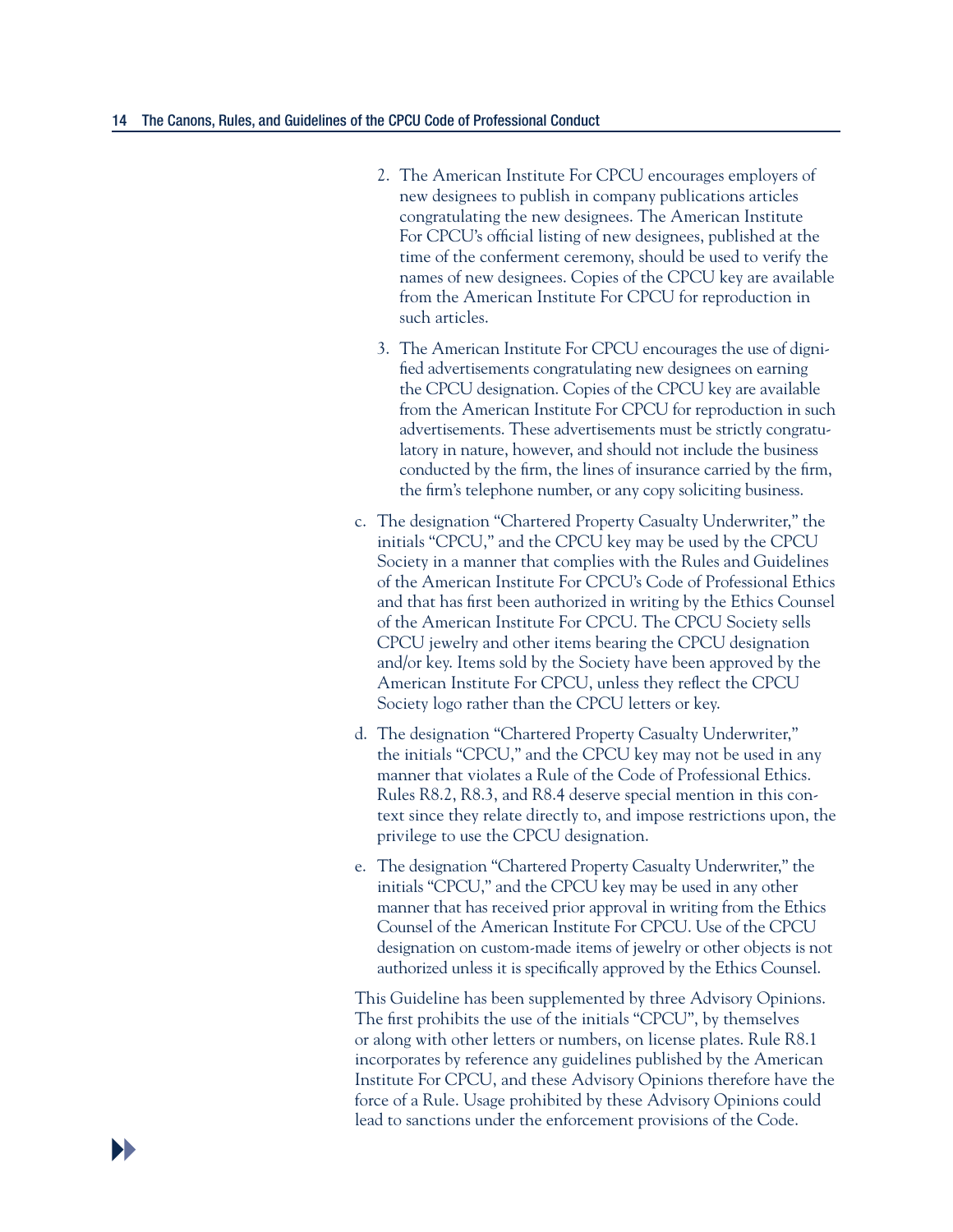**D** 

 The second Advisory Opinion addresses the use of the CPCU designation and key on web pages, as follows:

 Advisory Opinion Regarding Use of the Designation "Chartered Property Casualty Underwriter," the Initials "CPCU," and the CPCU Key on a web page

 The Guidelines applicable to business cards, stationery, office advertising, signed articles, business and professional listings, and telephone listings also apply to use of the designation and key on web pages by CPCUs or organizations employing CPCUs. CPCU keys should not be enlarged, the designation should relate only to individual designation-holders (not the organization), and any explanation should not directly or indirectly overstate the designation's value. All use should be professional and dignified. CPCUs are encouraged to link their web pages to the American Institute For CPCU's website at www. TheInstitutes.org. (The CPCU Society also encourages members to link to its website at www.CPCUSociety.org.)

 The American Institute For CPCU, the CPCU Society, and CPCU Society chapters may use the designation "Chartered Property Casualty Underwriter," the initials "CPCU," and the CPCU key on a web page, where they may also use the designation or initials as part of the organization name, provided the use is otherwise consistent with these guidelines.

 Any questions regarding the appropriateness of existing or draft web pages may be directed to the Ethics Counsel of the American Institute For CPCU.

 The third Advisory Opinion addresses the use of the initials "CPCU" in a web page address or email address.

 Advisory Opinion Regarding Use of the Initials "CPCU" in a web page Address or an Email Address

 The initials "CPCU," whether uppercase or lowercase, by themselves, or within a longer address, may not be used as part of a web page address or an email address, except by the American Institute For CPCU, the CPCU Society, and CPCU Society chapters.

#### **G8.2** Misrepresentation

 Rule R8.2 stipulates that "A CPCU shall not attribute to the mere possession of the designation depth or scope of knowledge, skills, and professional capabilities greater than those demonstrated by successful completion of the CPCU program." Unless this Rule is strictly observed by all CPCUs, the public will be misled and the integrity of the designation, as well as the integrity of the violator, will be significantly diminished. The public is protected and the integrity of the designation and its holder are best preserved by avoiding any misrepresentations of the nature and significance of the CPCU designation.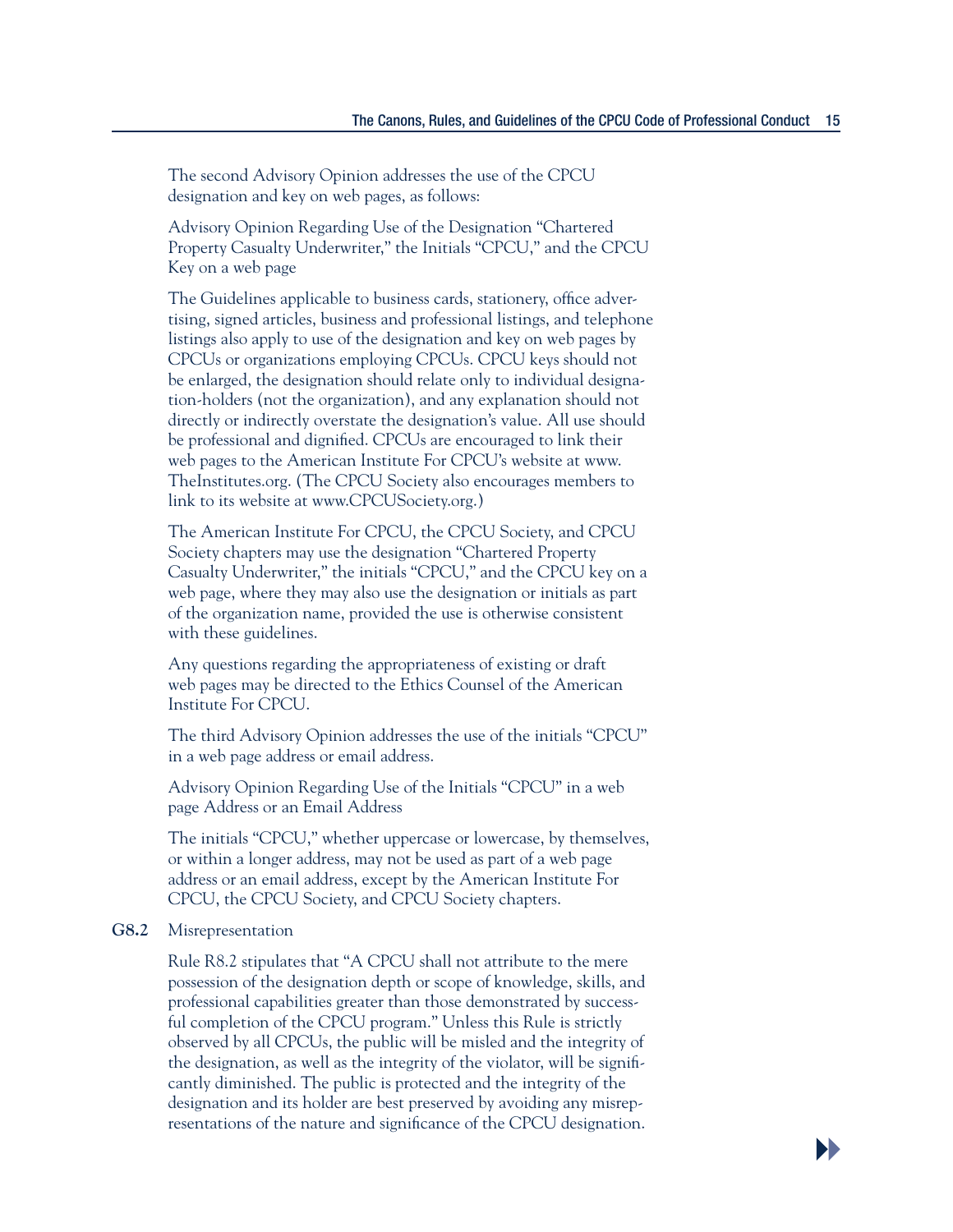**CPCUs should assist in maintaining the integrity of the CPCU Code of Professional Conduct.** 

- **R9.1:** A CPCU shall not initiate or support the CPCU candidacy of any individual he or she knows engages in business practices that violate the ethical standards prescribed by this Code.
- **R9.2:** A CPCU possessing unprivileged information concerning an alleged violation of this Code shall, upon request, reveal such information to the tribunal or other authority empowered by the American Institute to investigate or act upon the alleged violation.
- **R9.3:** A CPCU shall not retaliate against an individual for reporting an activity that the person, in good faith, believes to be a violation of any law, rule, regulation or provision of this Code.
- **R9.4:** A CPCU shall report promptly to the American Institute For CPCU any information concerning the use of the CPCU designation by an unauthorized person.